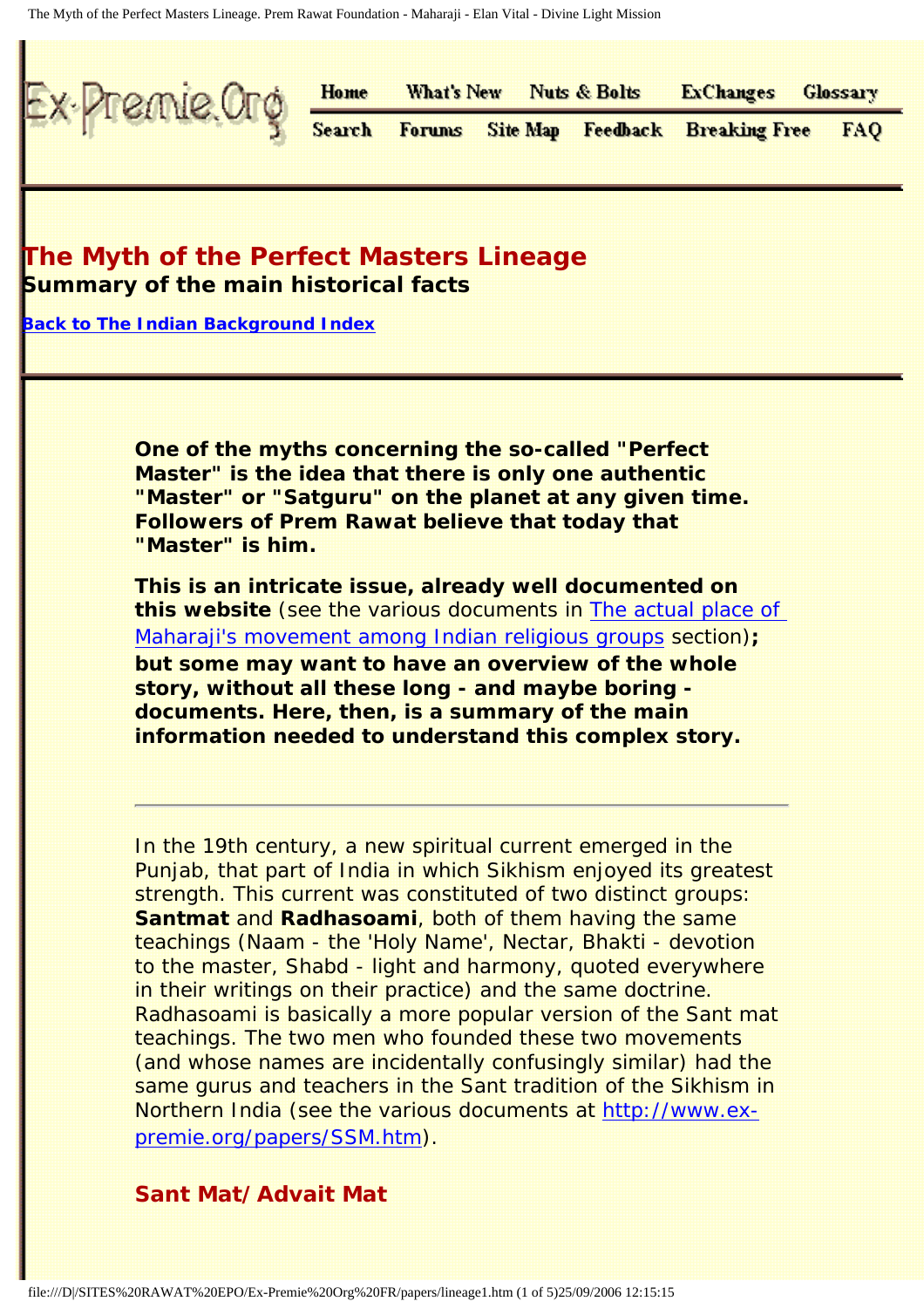Founder: **Shiv Dayal** (alias Shri Paramhans Dayal Ji Maharaj, alias Swami Advait Anand Ji Maharaj, alias Shree/Shri Dada Guru) 1846–1919.

His master was Swami Anandpuri 1782-1872 (see [http://www.](file:///D|/SITES%20RAWAT%20EPO/Ex-Premie%20Org%20FR/papers/31-79.htm) [ex-premie.org/papers/31-79.htm\)](file:///D|/SITES%20RAWAT%20EPO/Ex-Premie%20Org%20FR/papers/31-79.htm), as well as a couple of other gurus/saints of the Sant tradition, and maybe also Shiv Dayal Singh (homonym, founder of Radhasoami – see below). Having several gurus, even simultaneously is a common thing in India.

- Shiv Dayal is the origin of several branches of Santmat today, in India and elsewhere.

- Swami Sarup/**Swarup Anand** Ji Maharaj (the 2nd master – alias Sarupanand, alias Hari Har Baba - 'master' of Shri Hans) 1884–1936 was the official successor of Shiv Dayal. He is the origin of the Advait Mat group based in **Guna** (in **Shri Anandpur**, Madhya Pradesh, India).

Whilst Swarupanand was alive, and after he passed away, many gurus claimed his spiritual heritage ... including:

- The gurus of **Shri Nangli Sahib** and the gurus of **Shri Nangli Tirth** (see [The Indian Group claiming Swarupanand's](file:///D|/SITES%20RAWAT%20EPO/Ex-Premie%20Org%20FR/papers/cousins.htm) [Successorship\)](file:///D|/SITES%20RAWAT%20EPO/Ex-Premie%20Org%20FR/papers/cousins.htm);

- Swami **Vairag Anand** Ji Maharaj 1898–1944/46 whose fate is uncertain (it looks like he's been discharged after some 'scandal', or because he got very sick - he died in hospital after suffering fits). He is named 'The Third Master' in the official lineage of Sant Mat (see [The 'Paramhansa Advait Mat' Book](file:///D|/SITES%20RAWAT%20EPO/Ex-Premie%20Org%20FR/papers/ad.htm)). He also had several successors including presently living gurus, and he was the first guru of the **Shri Anandpur** (**Guna**) branch of Sant mat/Advait mat;

- and **Shri Hans** (1900-1966) - Prem Rawat's father and guru who also claimed he was Swarupanand's heir. Shri Hans was also a disciple of Sawan Singh of the Beas Radhasoami Satsang (see below) in the years 1920 (see Dr Lane [http://www.ex](file:///D|/SITES%20RAWAT%20EPO/Ex-Premie%20Org%20FR/papers/lane.htm)[premie.org/papers/lane.htm](file:///D|/SITES%20RAWAT%20EPO/Ex-Premie%20Org%20FR/papers/lane.htm)), and he started his own group in 1930 - before Swarupanand's death in 1936 ! His teachings on Name/Holy Name is similar as what's taught in Sawan Singh's Radhasoami tradition, Shabd Brahm (Light and Harmony are taught by both Santmat and Radhasoami).

The Sant Mat tradition has found its greatest success in several Westernized versions, ECKANKAR and the 'Church for the Movement of Spiritual Awareness', as well as the 'Divine Light Mission' (alias 'Elan Vital') under the Guru Maharaj Ji - alias Prem Rawat (see [http://www.ex-premie.org/papers/shabd.](file:///D|/SITES%20RAWAT%20EPO/Ex-Premie%20Org%20FR/papers/shabd.htm)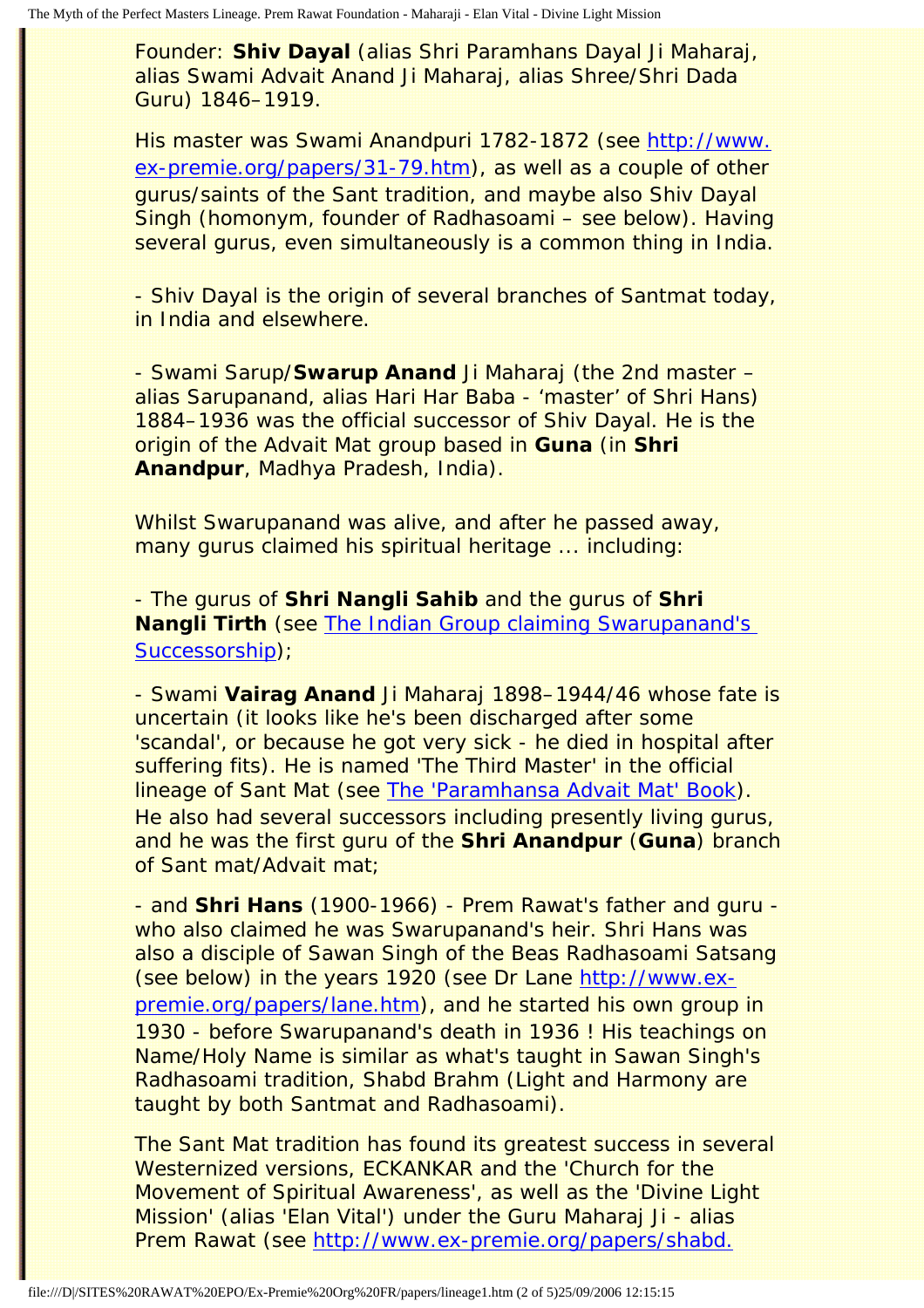[htm\)](file:///D|/SITES%20RAWAT%20EPO/Ex-Premie%20Org%20FR/papers/shabd.htm).

## **Radhasoami**

**Shiv Dayal Singh Sahib** (alias Soamiji Maharaj) 1818-1878 (not to be mistaken with Shiv Dayal 1846-1919 see above) – creates the Agra Radhasoami Satsang in 1861. He was a disciple of Tulsi Sahib of Hatras (from the Sant tradition where Santmat originates) and Girdhari Das (died in 1861) - but he left this group and created his own lineage. Regarded as the founder of Radhasoami; he popularized Surat Shabd yoga, and expressed the teachings of Sant mat in a simplified and easy to understand manner (Dr Lane).

The six main successors to Shiv Dayal Singh ([http://vm.mtsac.](http://vm.mtsac.edu/~dlane/rs1.html) [edu/~dlane/rs1.html](http://vm.mtsac.edu/~dlane/rs1.html)) were:

1/ **Rai Salig Ram**, who started his ministry in Peepal Mandi, Agra;

2/ Seth Partap Singh (Shiv Dayal's brother), who held his satsangs in Soami Bagh, about 3 miles from Agra city proper; 3/ Garib Das (sometimes spelled Gharib), who settled in Delhi near Sarai Rohilla;

4/ **Jaimal Singh**, who established his satsang at Beas in the Punjab;

5/ Narayan Dei (Radhaji), Shiv Dayal Singh's wife, who reportedly initiated women into the path in Agra; 6/ and Sanmukh Das, who initiated sadhus into the path at Soami Bagh.

These above 6 main successors created 3 main groups, each one of them claiming to be the only heir !

1/ **Radhasoami Satsang** (**Soamibagh** or **Peepal Mandi**)

(original ashram), near Agra – founded by Rai Saligram (Bahadur) Mat Prakash, (alias Hazur Maharaj) - died in 1898.

'Official' successors:

AJUDHIA PRASAD, "Lalaji Maharaj" died in 1926; GUR PRASAD, "Kunwarji Maharaj" died in 1959; AGAM PRASAD MATHUR, "Dadaji", still in charge.

### 2/ **Radhasoami Satsang** (**Dayalbagh**), near Agra.

'Official' satgurus: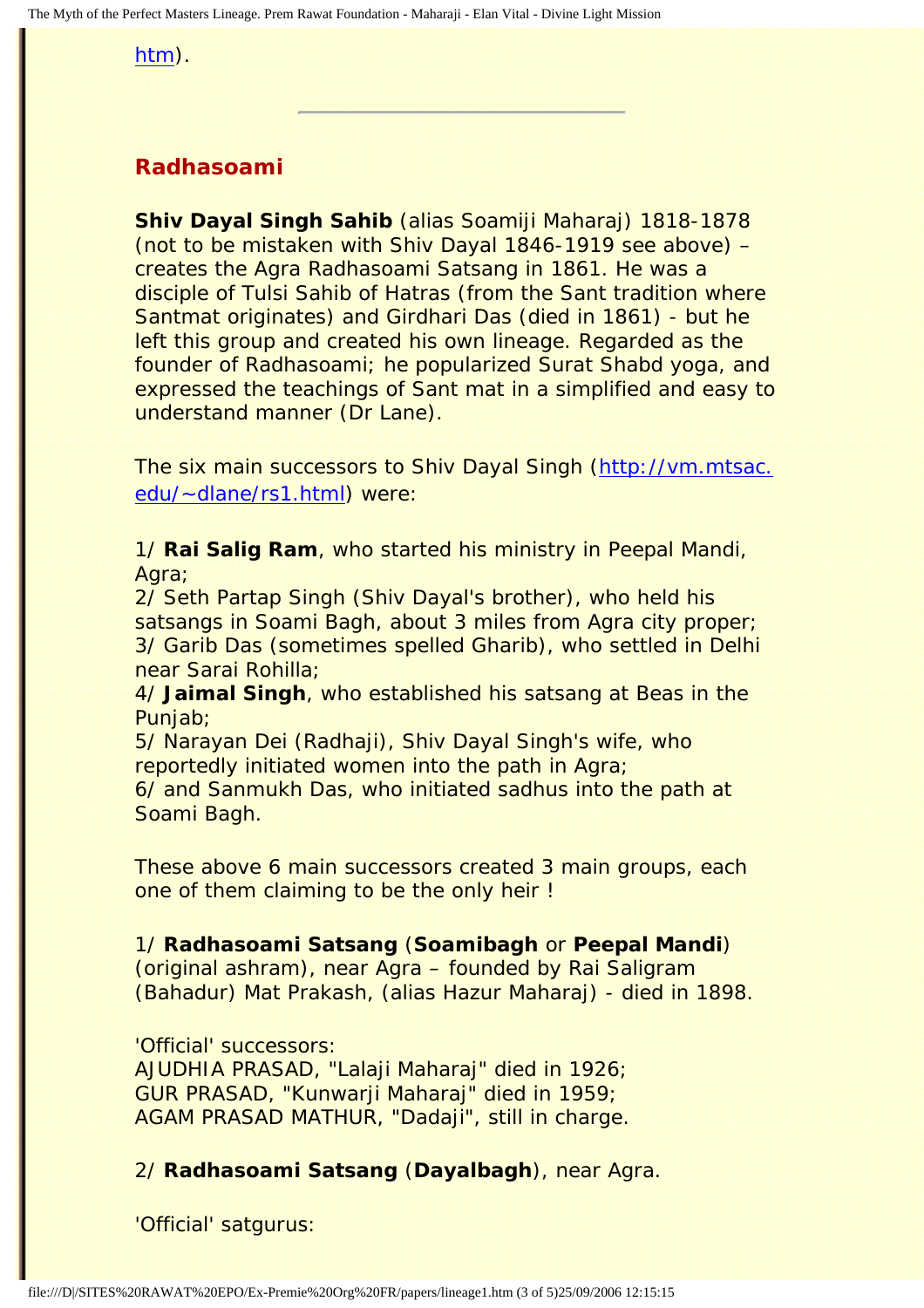Sahabji (**Anand Swarup**) Maharaj (1913-1937) who created Dayalbagh around 1915 (not to be mistaken with Swarupanand from the Santmat group - see above). Mehtaji Sahab (1937-1975); Dr Makund Behari Lal (1975-2002).

3/ R**adhasoami Satsang** (**Beas**), created by Jaimal Singh (1838-1903, initiated by Shiv Dayal Sahib), Dera Ashram, Beas, Punjab.

'Official' satgurus:

**Sawan Singh** (alias Huzur Baba Sawan Singh Ji Maharaj) 1858–1948; **Faqir Chand**: 1886-1981 - official successor appointed by Sawan Singh; Successor: Dr. I.C. Sharma (still in charge).

But after Sawan Singh's death the Beas group split in several branches. Their main gurus were:

a) **Charan Singh** 1916-1990 (Hazur Baba Sawan Singh's grandson) and official successor;

b) **Kirpal Singh** 1894–1974, founder of the Ruhani Satsang in Gur Mandi, Old Delhi, the main group.

Charan Singh and Kirpal Singh have several successors these days.

## **Conclusion**

There are now dozens, and maybe hundreds of groups claiming the Santmat/Radhasoami heritage - including groups hiding it ! Many of these groups are well established in West, Elan Vital/ Divine Light Mission being only one of them - and Prem Rawat (as well as his father) never mentioned in any of their official lineages.

Dispute over successorship and quarrels seems to be a characteristic common to all these groups - many of them suing each other for more than 50 years !

As Patrick Wilson states: "Lineage is almost meaningless and irrelevant except that it brings to attention the precious way Guru's and maybe more so - their disciples - value it when it suits them, and it shows how naive and pompous their thinking can be.